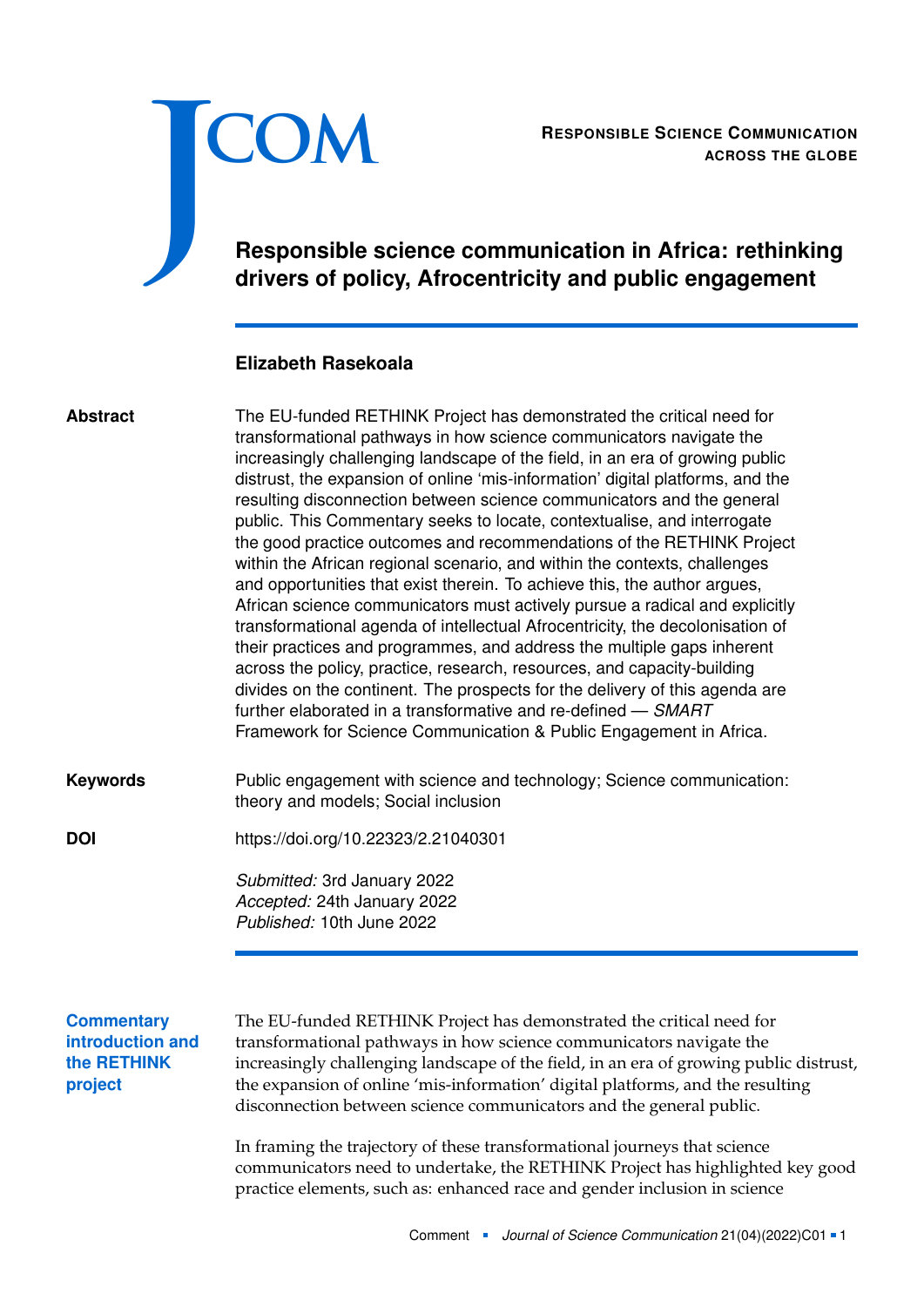communication professionals and audiences; reflective practices, openness, and 'respectful' listening; and insightful knowledge of audiences, including collaboration and co-creation with them. These game-changing tools, methodologies and approaches have been recommended as being critical for science communicators in being able to navigate this challenging terrain, and to achieve heightened interaction and engagement with their diverse audiences, and thus, enhance their impact.

This Commentary seeks to locate the outcomes of the RETHINK Project within the African regional scenario, to interrogate what its outcomes mean within this space, and to analyse its transferable good practices within the contexts, challenges and opportunities that exist in the African region, given the historical and contemporary trajectory of the development of the science communication field across the continent.

#### **Responsible science communication in Africa: mind the gaps!**

Science education, research and communication across the African continent take place in highly constrained environments that have not been decolonised — that is, decoupled from the dominance of Eurocentric, western-derived concepts of excellence, language use, traditions and norms, in the policy, practice, epistemic and programme development arenas [See Asante, [2011;](#page-5-0) Okere, [2011;](#page-5-1) R'boul, [2021;](#page-6-0) Seehawer, [2018;](#page-6-1) Higgs et al., [2000\]](#page-5-2).

In this contested scenario, African science communicators find themselves in addition, having to navigate the profound gaps that exist in the system on many levels, the gaps between policy and practice; the gaps between policy, practice and resources; challenges of capacity-building, particularly for young and emerging scientists; and the gaps between the scientific 'elite'/holders of scientific knowledge and the general public.

The nature of diversity in multiple contexts within the continent, including at national levels contributes to this challenge. For example, in terms of language diversity, moving from Eurocentric to Afrocentric science communication practice poses many linguistic, cultural, and epistemic barriers. With four main 'working' languages (English, French, Portuguese, and Arabic) and hundreds of Indigenous African languages and dialects, spoken across the 54 countries on the African continent, bridging linguistic and cultural divides alone is a gargantuan task. Gender equality issues in science communication and the intersectionality of gender and race as it plays out across the Global North and regions of the Global South have been elaborated in a previous Commentary [Rasekoala, [2019\]](#page-6-2), and will not be amplified here, except suffice to say that issues of gender inequity in science communication in Africa, are a pressing challenge.

Additional critical areas for consideration include:

- The need for better co-ordination, integration and amplification of science communication policies and initiatives, at national, sub-regional and regional levels across the African continent.
- Limited access to science communication programmes for rural and peri-urban communities. In a continent that is still very much largely rural in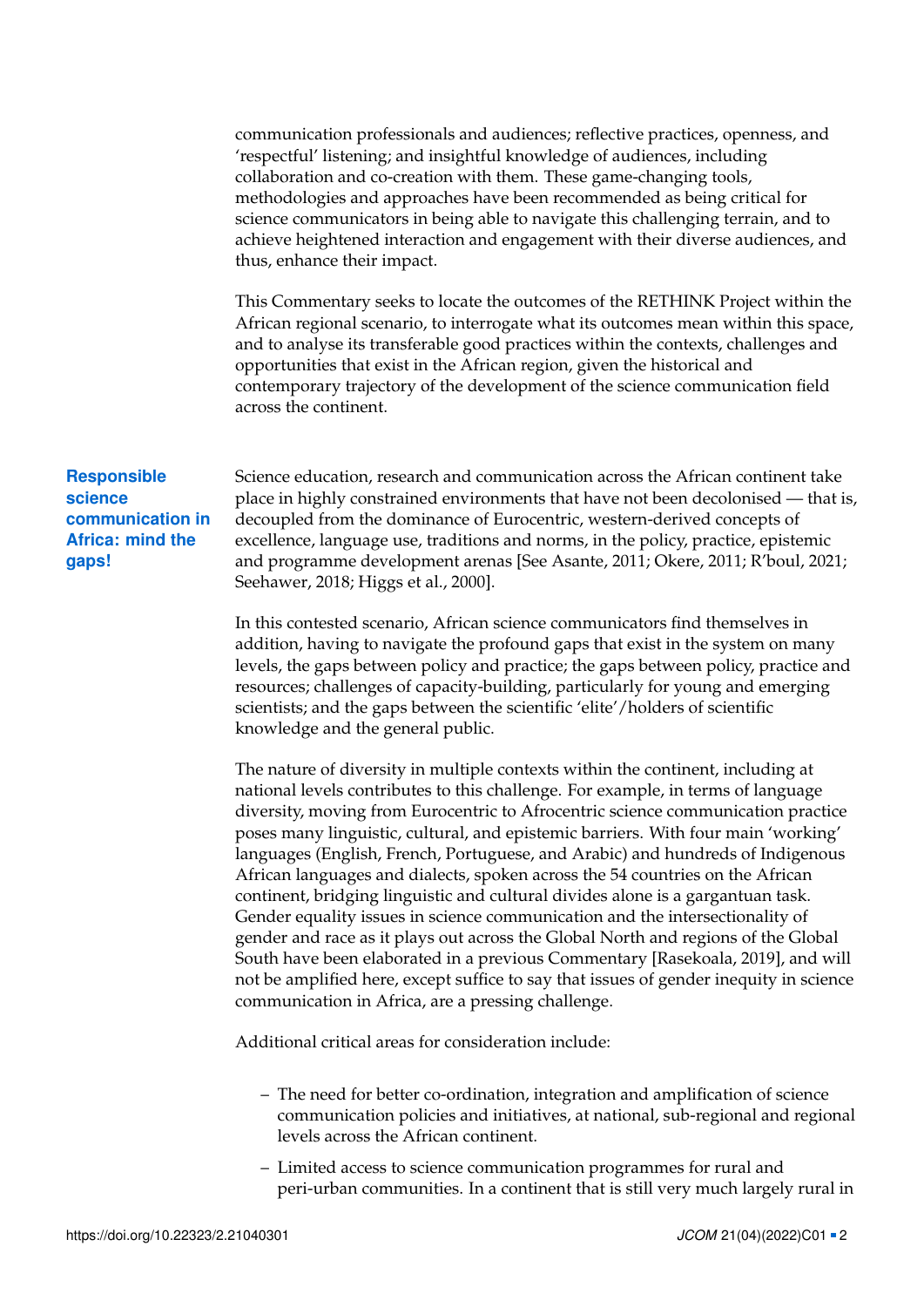spite of the rapid pace of urbanisation, there is a huge and growing divide in terms of access to science communication programmes between an urban elite and the majority rural populations.

– African scientists and researchers need to move from their 'comfort zone' within the dominant culture, ideology and socio-economic groups in their societies, and towards increasingly sharing their insights with marginalised communities instead.

Here, the notion of Afrocentricity as a paradigm of transformation is critical. Asante [\[2007,](#page-5-3) p. 16] defines Afrocentricity as:

'*a consciousness, quality of thought, mode of analysis and an actionable perspective where Africans seek, from agency, to assert subject place within the context of African history'.*

Afrocentricity operates within African ways of knowing and existence and results in the implementation of principles, methods, concepts and ideas that are derived from the African cultural experience. Afrocentricity derives from and enhances African agency and exhorts Africans to be agents rather than spectators of their development. Afrocentricity postulates that the African experience must guide and inform all inquiry and that the knowledge generated must be liberating [Asante, [2007,](#page-5-3) p. 16].

However, the challenges of delivering on the imperatives of Afrocentricity in the realm of the scientific enterprise and its communication are profound and long-standing, even within the post-colonial era. It is therefore a measure of the road less travelled on the African continent that African science communicators only seem to be able to unshackle themselves from the dominance of western-derived approaches, and to wholly take up Afrocentric means, in science communication when there is a crisis. It seems to be during public health crises, when the disjuncture between Eurocentric approaches and the cultural norms, and practices of the general African public are in such profound conflict, that, African science communicators find the impetus and drive to take up Afrocentric science communication practices, tools and methodologies, as a critical means of engaging and enrolling African publics [Finlay et al., [2021\]](#page-5-4).

This crisis-led approach to Afrocentric good practices and culturally-appropriate norms is one which gives much cause for concern, given the developmental challenges on the African continent, and its high disease burden [Rasekoala and African Gong, [2019\]](#page-6-3). These considerations have led to the ensuing recommendation that for African scientists and researchers, 'routine' engagement with society can also create a more critically engaged public, necessary for navigating science advice in a 'post-normal science' era [Oni, [2016\]](#page-5-5).

**Responsible science communication in Africa and principles of Afrocentricity**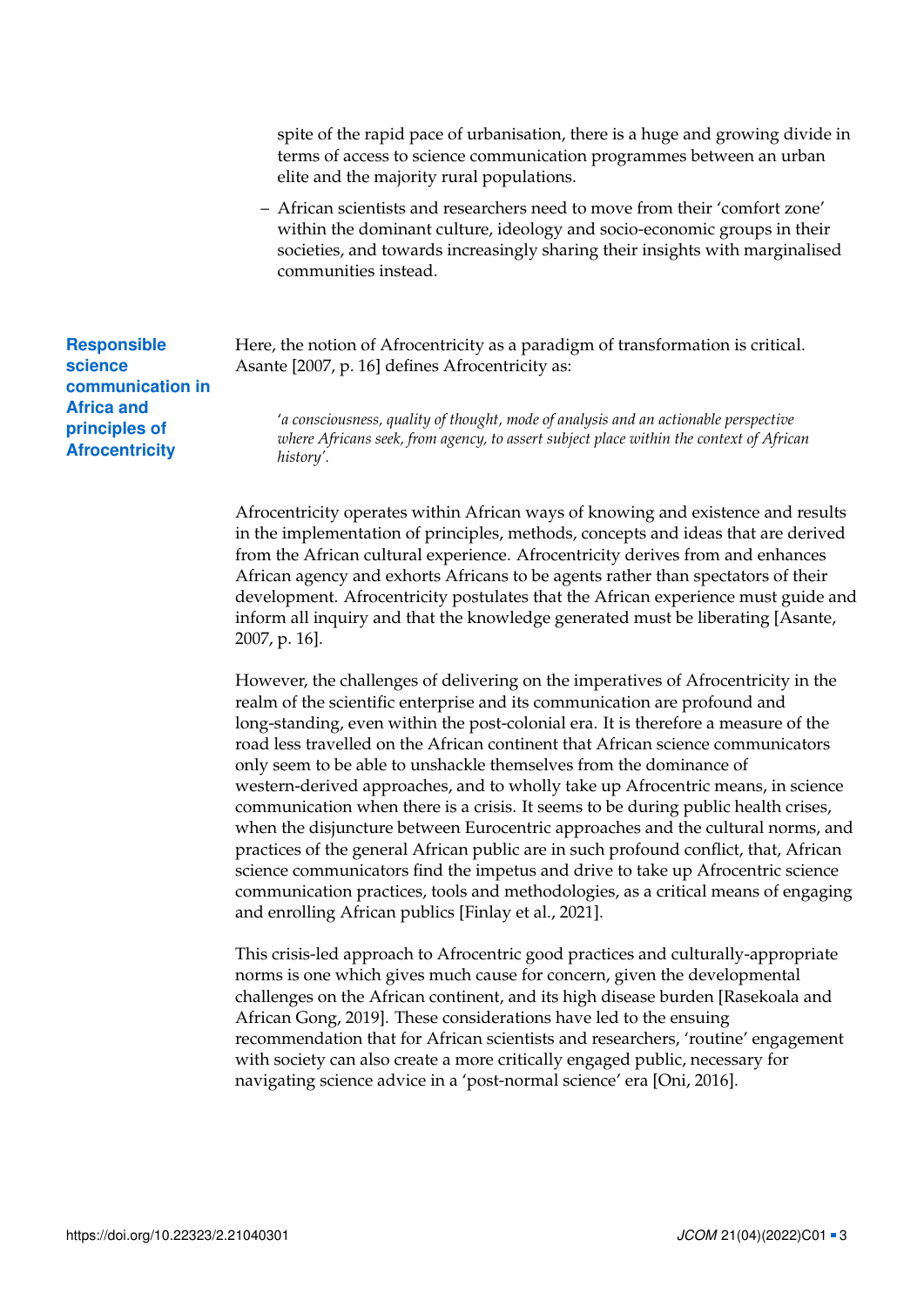**Responsible science communication in Africa: elaborating the transformative** *SMART* **framework for science communication & public engagement in Africa**

During the SCICOM100 Conference — 'Science Communication and Democratic South Africa', held in South Africa, in November 2018 — the author in her Keynote Speech, '*Science Communication and Democracy in Africa: Challenges and Prospects for transformation in an age of Globalisation, Populism and Structural Inequalities*', outlined a transformative and re-defined *SMART* Framework for Science Communication in Africa, in her presentation. This framework is fully elaborated here, as follows:

## **S = Sustainability of science communication policy, practice, programme**

**development, and capacity-building** with medium to long-term time frames, horizons, programmatic impact, vision, mission and definition. This is premised on the rationale of moving away from the short-term, 'sheep-dip' syndrome which is demoralising and patronising, as exemplified by the tendency to communicate science only during crises, such as health epidemics/pandemics with limited impact due to lack of public trust. The 'sheep-dip' metaphor is apt, given the seemingly short-term, once-off nature of these crises-led public engagement strategies and their somewhat superficial nature as they fail to tackle the underlying systemic challenges of the science and society divide. The alternative sustainable approach should be that of routine science engagement, which would also boost the credibility of science communicators so that, during crises, there is already a foundation of trust with which to engage, empower and upscale public knowledge, enrollment and understanding. This can only happen when science communication routinely features in public discourses, mind-sets, conversations and deliberations on the African continent.

Sustainability also implies institutionalisation and the imperative to institutionalise science communication knowledge, know-how, practices and platforms across the landscape of Science, Technology, Engineering and Mathematics (STEM) education, training and research, in African tertiary and research institutions. Sustainability also shows the way forward as that of moving away from the notion of delivering change through projects, but rather through processes, in a multi-level framework, which requires shared solidarity — in essence, 'co-operation' within the field and growing of the science communication agenda and capacity across the African continent. While international solidarity and co-operation is welcome (based on equitable partnerships with African stakeholders), what is particularly urgent here is to prioritise intra-African collaboration, solidarity and partnerships.

**M = Multi-disciplinarity** which enables and facilitates the co-designing and conceptualisation of programmes, knowledge generation and delivery of science communication initiatives by both social scientists and natural scientists in collaboration. There is a growing acknowledgement that multidisciplinary scientific endeavour is critical to enabling societies to overcome multiple development challenges [ISSC, [2012\]](#page-5-6). The imperative of multi-disciplinarity should thus, also apply in the ways that science is communicated — the what, the how, the where, the tools, the methodologies and so on. Integrating social science and co-framing and co-producing the science communication agenda will stimulate and support innovation, enhance inclusion and the decolonisation of knowledge, which are all highly critical for the navigation of an Afrocentric science communication framework. This translates to the creation of a transformative agenda centred on engendering, enabling and sustaining critical debate and dialogue in a multi-stakeholder, multi-disciplinary paradigm [Rasekoala, [2015\]](#page-6-4).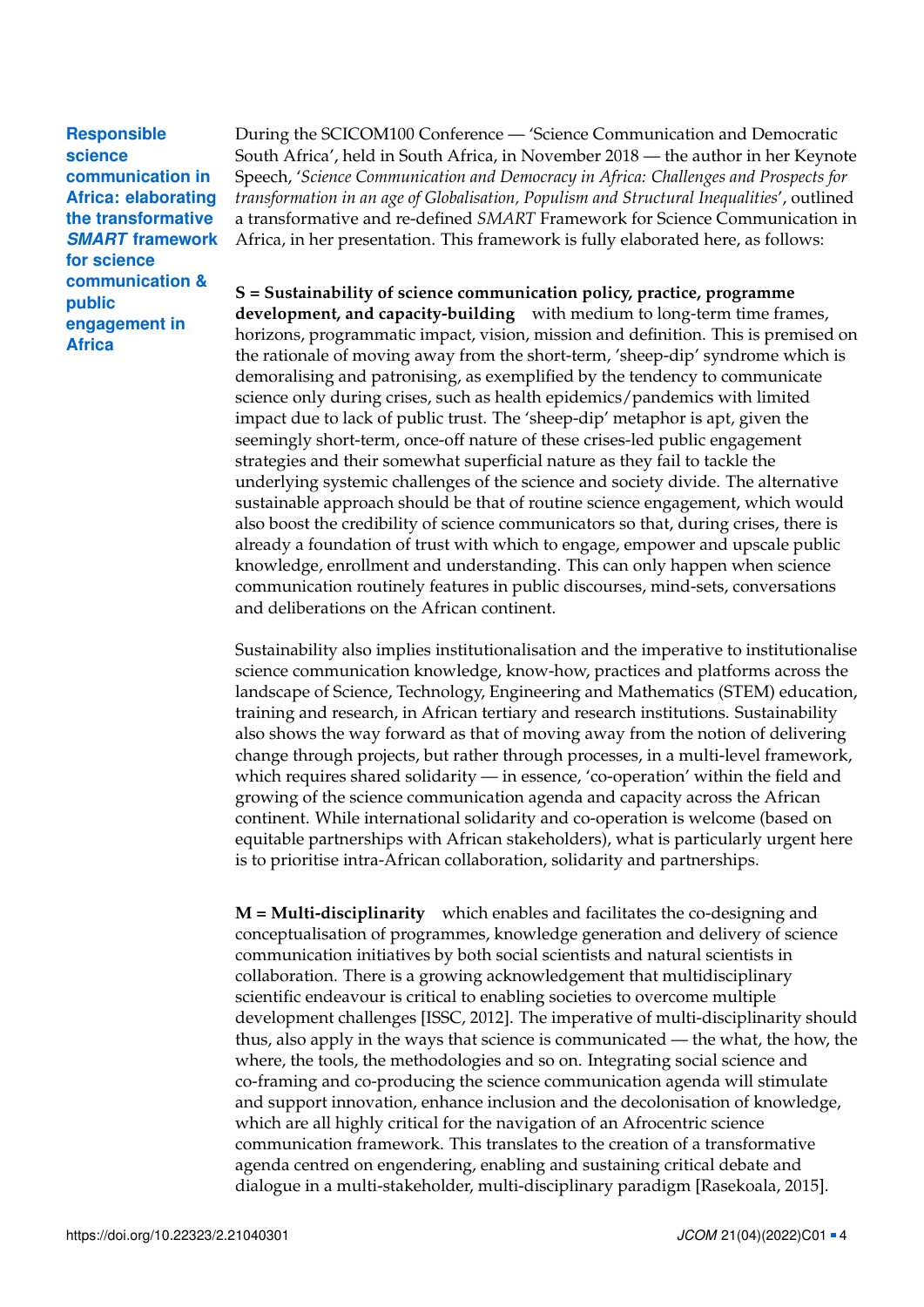**A = Arts and Culture inclusion** which are really the bedrock of Afrocentric consciousness, knowledge paradigms and socio-cultural inclusion. Inculcating the Arts would in addition, bring on board, creative, dynamic and interactive tools, methodologies and approaches that would enhance the discourses, platforms, reach and impact of science communication for societal empowerment and democratic citizenship, on the African continent.

**R = Respect for the Public(s).** This entails delivering science communication programmes in a mind-set that is respectful of the publics' and what they bring to the agenda, such as, their indigenous knowledge and ways of knowing and understanding natural phenomena [Seleti, [2013\]](#page-6-5). It also recognises that African science communicators must move away from the 'deficit modes' that treat the publics like 'empty vessels' which need to be filled by them. Implicit in the principle of respect for the publics is the dimension which directs African science communicators, to address critical engagement needs such as increased language diversity in science communication, especially with regard to local/Indigenous African languages. They also need to make way for new diverse and accessible narratives that speak to a wider knowledge base and resonate with the lived experiences of *all* in society across intersectional boundaries of ethnicity/tribe, race, gender, social class, age, etc.

**T = Transformation.** The conceptualisation and delivery of science communication within a social justice agenda, in order to deliver transformative social inclusion and engender the growth of cohesive democratic societies and active civic citizenship in Africa. This involves tackling the 'how to' challenges of unequal power relations and structural dominance. The transformation of science communication practices, programmes and capacities, would in addition, deliver the much needed 'public trust' dividend that is so lacking, and which greatly impedes the impact of the work that practitioners undertake. It further begs the question, how can science communicators be credible to and trusted by the public(s) in pursuit of transformed democratic citizenship, societal empowerment and the 'common good', when as a field they do not exemplify, practice or represent what they claim to offer to the public?

The above re-defined SMART Framework for Science Communication in Africa does clearly have some points of alignments with the good practice recommendations of the EU-funded RETHINK Project. However, given that the overall objective of the RETHINK Project is to contribute to making the European science communication ecosystem more open, inclusive, reflexive and adaptive, direct correlations or otherwise, cannot and should not be made between its outcomes and the above SMART Framework for Africa, in this short Commentary. What would be helpful instead is to engender a process of trans-cultural learning and dialogue, rooted in insightful contextual-analysis, of both the European and African scenarios. There is a cogent rationale for this approach, given the increasingly multi-cultural and multi-racial diversity of European countries — the legacy of the historical and contemporary connections between Europeans and Africans (and other peoples from regions of the Global South), and the intergenerational nature of the African Diasporas' lived presence in Europe. How can these historical and contemporary connections enable a radically empowered 21<sup>st</sup> century alignment of transformed science communication on both continents, devoid of decolonised and 'globalised' contexts, concepts, values and practices?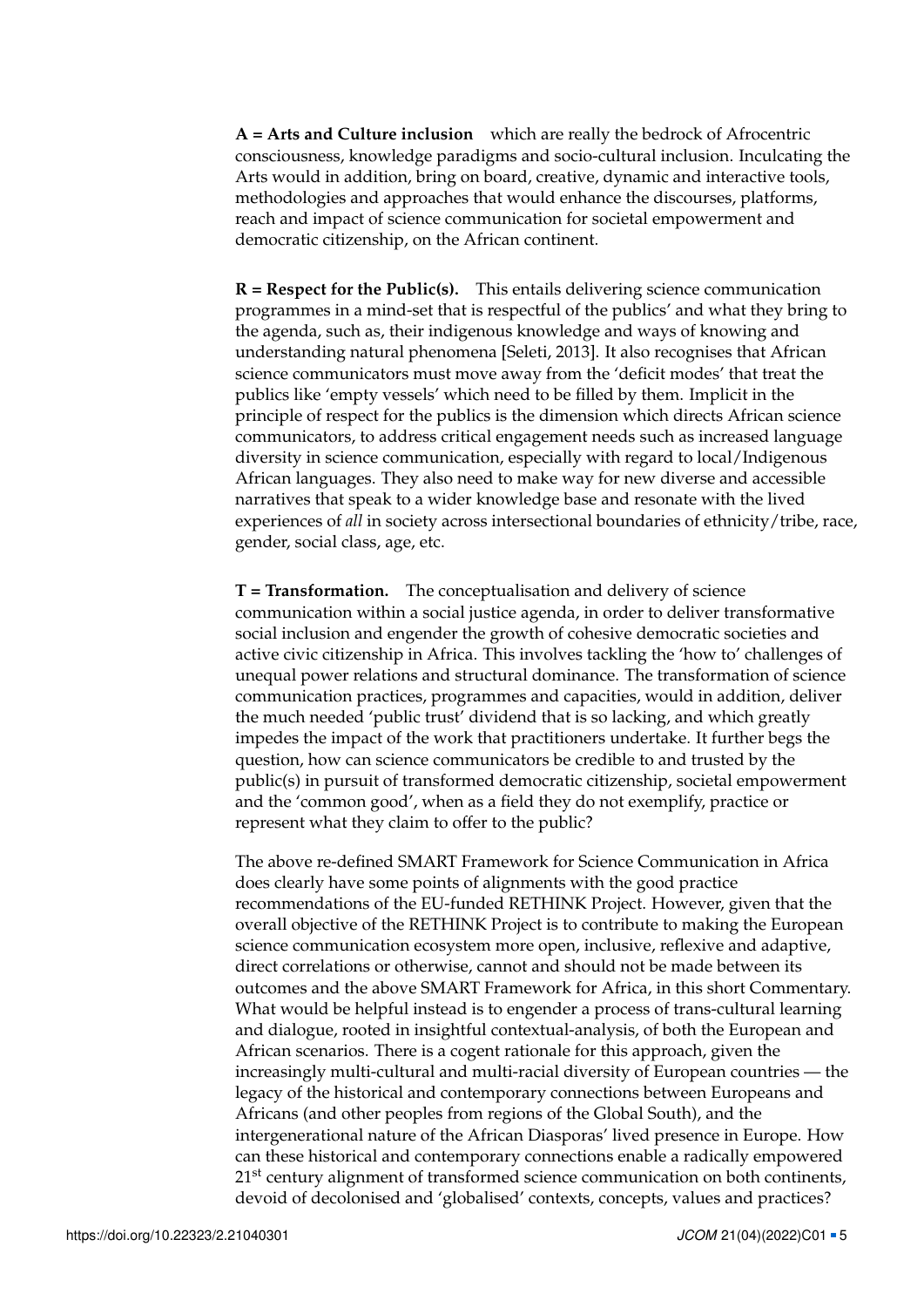**Conclusion** The outcomes and good practice recommendations of the EU-funded RETHINK Project provide very useful signposts for the transformation of the science communication field, its professional cadre and its diverse audiences.

> Nonetheless, it is critically important that its findings are interrogated, framed and situated through empowering analysis and discourses, within the contexts, realities and divergent situations that pertain across the Global South, on their own merit, in order to avoid falling into the trap of simply yet again, subjecting the processes within these regions, to Eurocentric narratives, perspectives and its 'globalised' world views.

This Commentary focusing on the African regional scenario posits the recommendations of the RETHINK Project within a holistically decolonised and Afrocentric transformed science communication landscape across the continent, in line with strategies, methodologies, and approaches that radically foreground the agency, cultural sensitivities, Indigenous knowledge and perspectives of African science communicators and African public(s).

It is hoped that this Commentary and the others in the series, in relation to the RETHINK Project will engender a much more heightened rethink and understanding of what inclusive and transformed science communication really means across both the Global North and South regions of the world. This is critical, given this era in which challenges of diversity, equity and inclusion abound for the field, in terms of the make up of its professional cadre, practices and audiences, and its inherent privileging of Eurocentric narratives, in the face of growing contestations of divergent 'globalised' world views.

- <span id="page-5-6"></span><span id="page-5-5"></span><span id="page-5-4"></span><span id="page-5-3"></span><span id="page-5-2"></span><span id="page-5-1"></span><span id="page-5-0"></span>**References** Asante, M. K. (2007). An Afrocentric manifesto: Toward an African renaissance. Cambridge, United Kingdom: Polity Press.
	- (2011). De-Westernizing communication: Strategies for neutralizing cultural myths. Ed. by G. Wang. 1st ed. Routledge, pp. 21–27.
	- Finlay, S. M., Raman, S., Rasekoala, E., Mignan, V., Dawson, E., Neeley, L. and Orthia, L. A. (2021). 'From the margins to the mainstream: deconstructing science communication as a white, Western paradigm'. *JCOM* 20 (01), C02. <https://doi.org/10.22323/2.20010302>.
	- Higgs, P., Vakalisa, N. C. G., Mda, T. V. and Assie-Lumumba, N. T. (2000). 'Africanization of Knowledge: Exploring mathematical and scientific knowledge embedded in African cultural practices'. In: African Voices in Education. Cape Town, Sudafrica: Juta, pp. 118–138.
	- International Social Science Council (ISSC) (2012). *Transformative cornerstones of social science research for global change*. Paris, France: International Social Science Council.
	- Okere, T. (2011). 'Is there one science, Western science?' In: The Postcolonial Turn. Ed. by R. Devisch and F. B. Nyamnjoh. Bamenda, Cameroon and Leiden, Netherlands: Langaa and African Studies Centre, pp. 297–314.
	- Oni, T. (22nd February 2016). 'Don't wait for crises to reach public with science'. *SciDev.Net*. URL: [http://www.scidev.net/global/cooperation/opinion/cris](http://www.scidev.net/global/cooperation/opinion/crises-science-public-engagement-sdgs.html) [es-science-public-engagement-sdgs.html](http://www.scidev.net/global/cooperation/opinion/crises-science-public-engagement-sdgs.html).